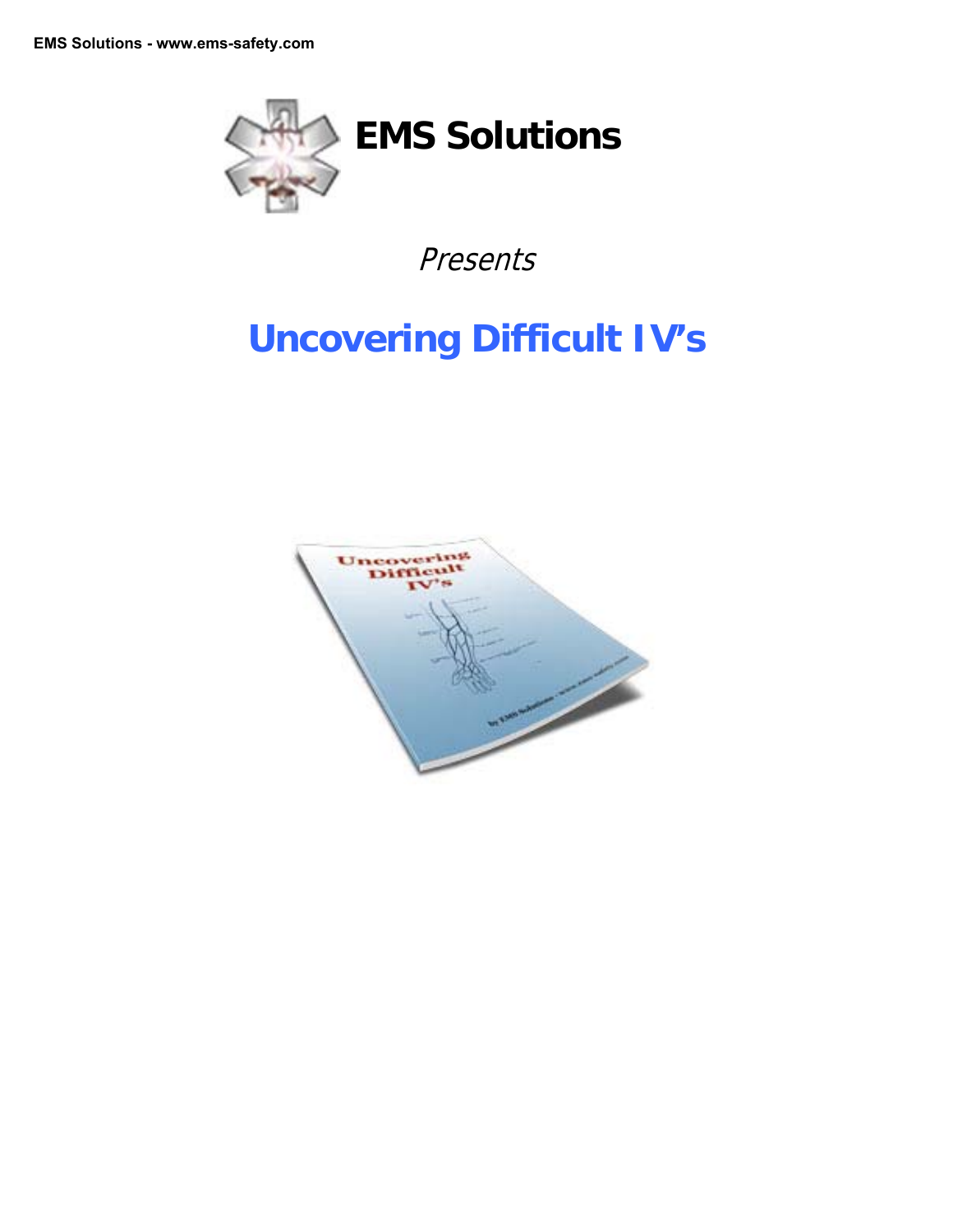**NOTICE:** You DO NOT Have the Right to Reprint or Resell this Publication.

**© Copyright EMS Solutions ALL RIGHTS RESERVED**. You may give this publication away, offer it on your website or share it with your peers so long as no part is changed or altered.

#### **DISCLAIMER AND/OR LEGAL NOTICES:**

The information presented herein represents the views of the author as of the date of publication. Because of the rate with which conditions change, the author reserves the right to alter and update this information based on the new conditions. The publication is for informational purposes only. While every attempt has been made to verify the information provided in this publication, neither the author nor its affiliates/partners assume any responsibility for errors, inaccuracies or omissions. Any slights of people or organizations are unintentional. If advice concerning medical, legal or related matters is needed, the services of a fully qualified professional should be sought. You should be aware of any laws/practices or local policies which govern emergency care or other pre hospital care practices in your country and state. Any reference to any person or business whether living or dead is purely coincidental.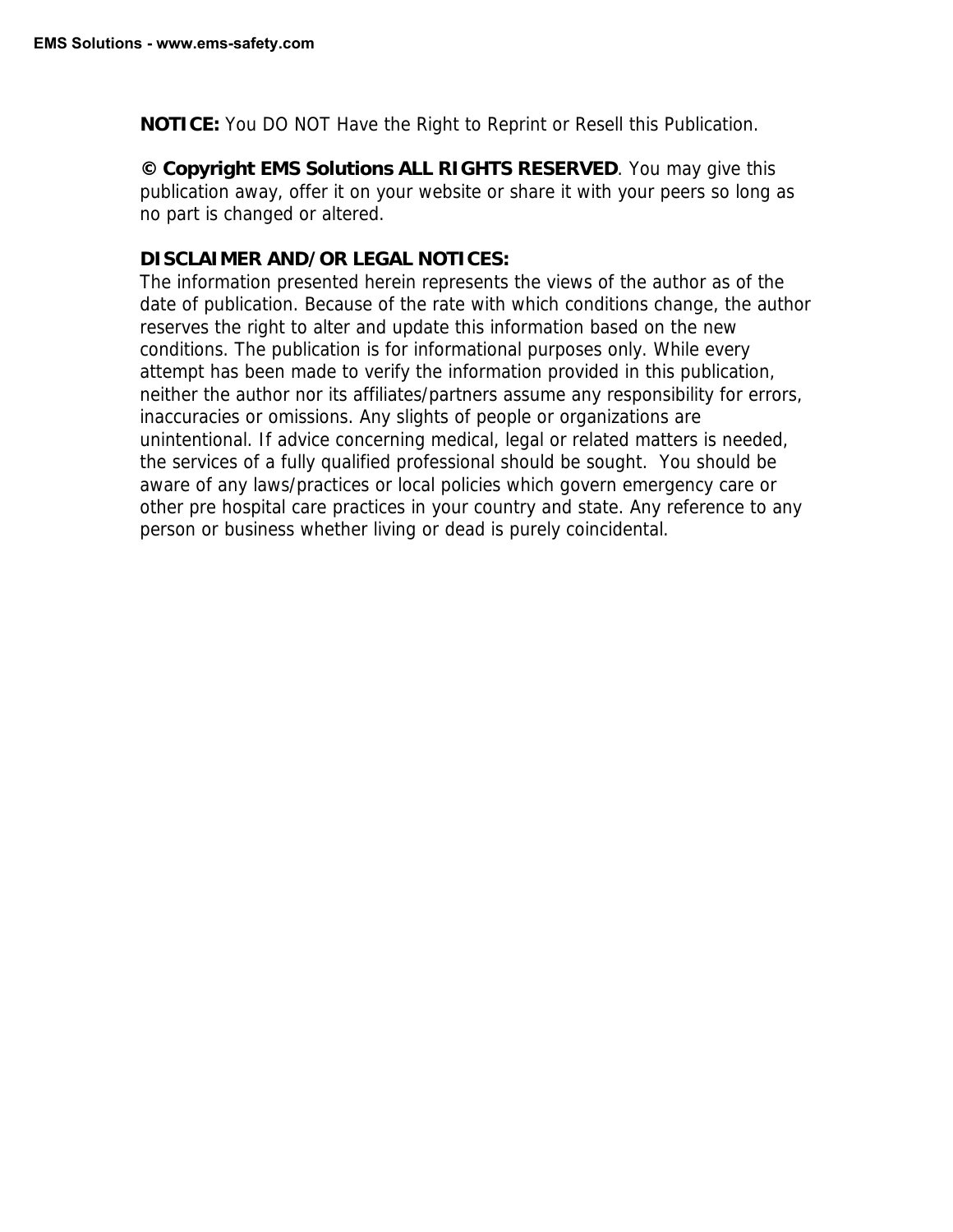# **The Basic Equipment**

### **Hardware**

### **1- What is an intravenous?**

Let's have a look:

# **The bag**



## **The tubing**

Looks like normal saline. Ok new grads, what's "normal" about normal saline? What does "isotonic" mean? What other commonly used IV fluid is isotonic?

This stuff that's "clear as crystal" is commonly referred to as "crystalloid".

**Sterile!** The entire IV setup has to be **EXTREMELY** sterile: the bag, the tubing, the connectors, the catheter, the dressing…

The whole fluid path from the spike to the needle is sterile.

## **The spike**



This one's vented – you use this kind with bottle mixes; it lets air get into the bottle, so the fluid can come out, while with bag mixes, the bag just collapses closed.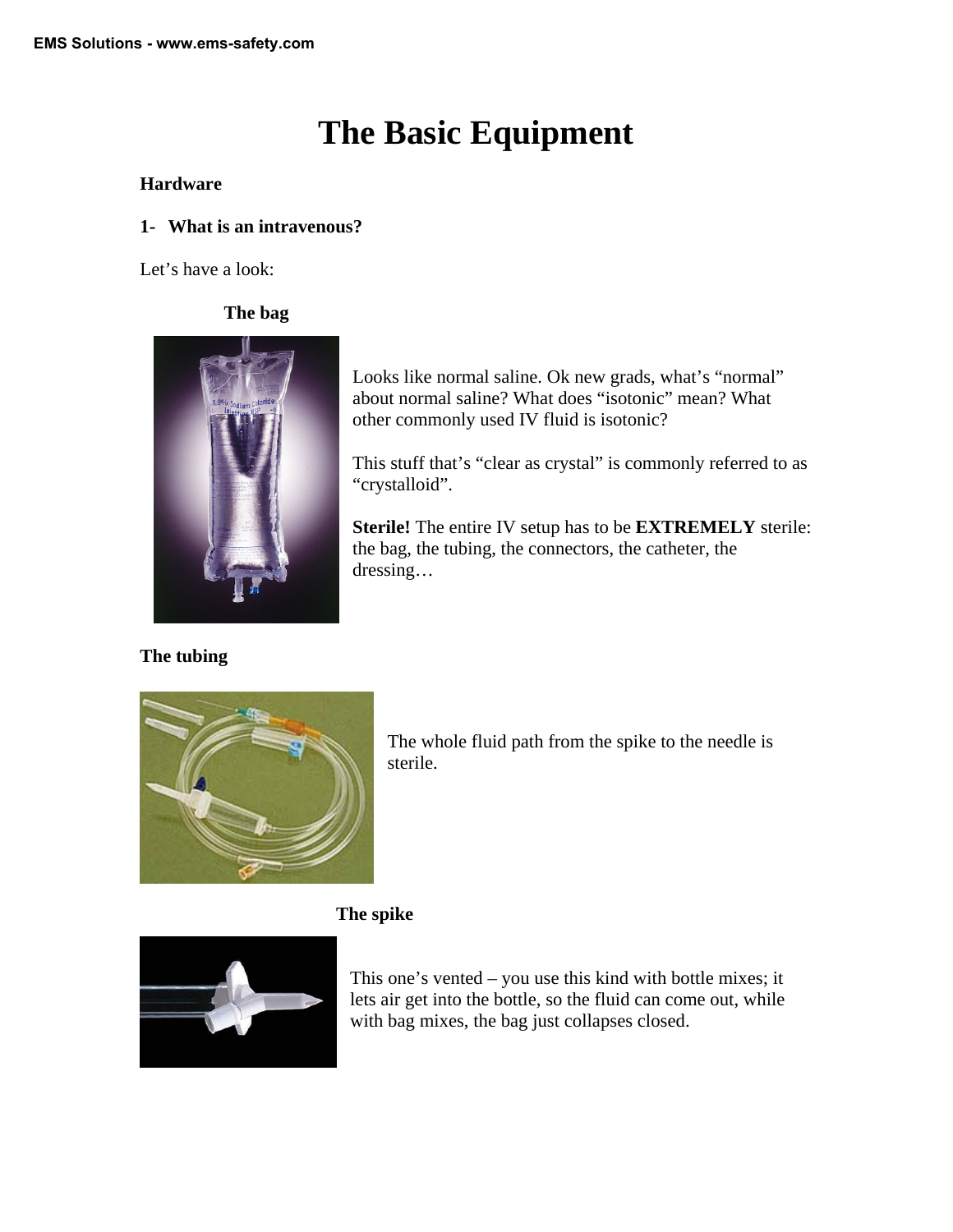#### **The drip chamber**



A little hard to see, but the one on the left is "macro" drip, or fifteen drops per cc, and the one on the right is "mini" - 60 drops per cc. We never regulate constant infusions by eye anymore – most everything goes on an infusion pump nowadays.

But for a rapid IV volume bolus of something (**not**  meds) – normal saline, Ringer's lactate, whatever, we still use gravity. Which one of these are you going to reach for? In other words, which one is going to run more rapidly?

#### **Roller clamps**



We only use gravity tubing in two situations nowadays: for rapid IV bolus infusions, and for blood. For boluses, the roller clamp has two positions: "all the way open", and "closed".

#### **The ports**



This is where things get plugged into the line. Are you running, say, normal saline at 30 cc's per hour? And you want to plug in the patient's dose of IV Lidocaine? This is where you go…

#### **What are needle-less connectors all about?**



It's been a LONG time since we used needled connectors, but it's worth mentioning, I guess. Needles, or "sharps", as we call them, are generally considered a Bad Thing. This doesn't mean we don't use them all the time for various things – we draw up meds with them, we give subcutaneous and intramuscular injections with them. People were getting hepatitis from patients, I think there were a few cases of HIV… so the word went out: the fewer needles, the better. And non-needle connection systems were created.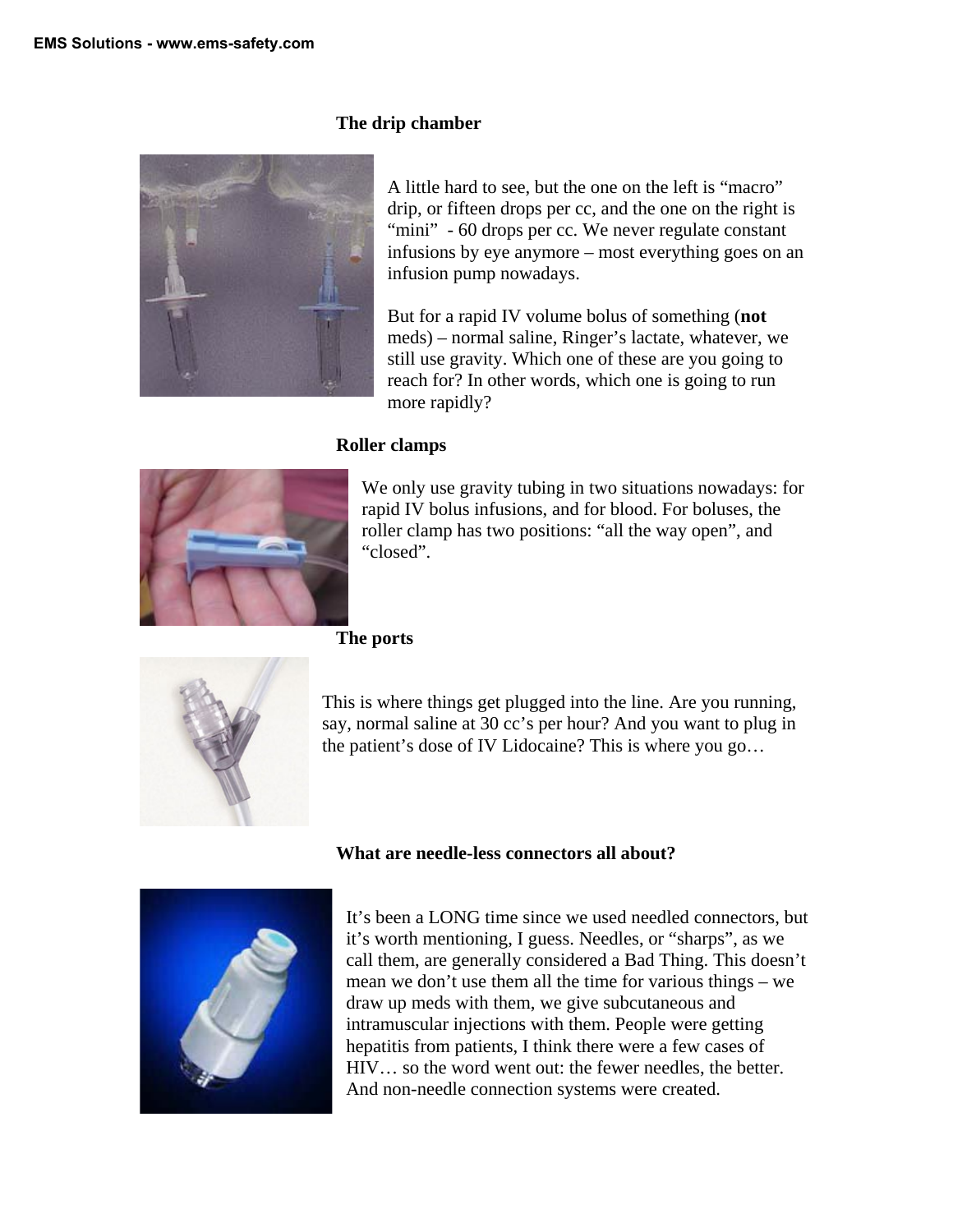

**The connection to the catheter – what are Luer connectors?** 

The tubing actually screws onto the yellow end shown – except sometimes it's blue, or green, or pink, or whatever, usually depending on the catheter size. But the screw technology is pretty uniform, all under the name of Luer connectors.



These syringes have female luer connections at the ends.

The catheter hub of the IV, the hubs of injection needles, the connector hubs at the ends of IV tubing – they all use **the same size and type of connector**, which was probably what developing the Luer standard was all about.

#### **The dressing**



We like to be able to see the site, so we put a clear tegaderm over it.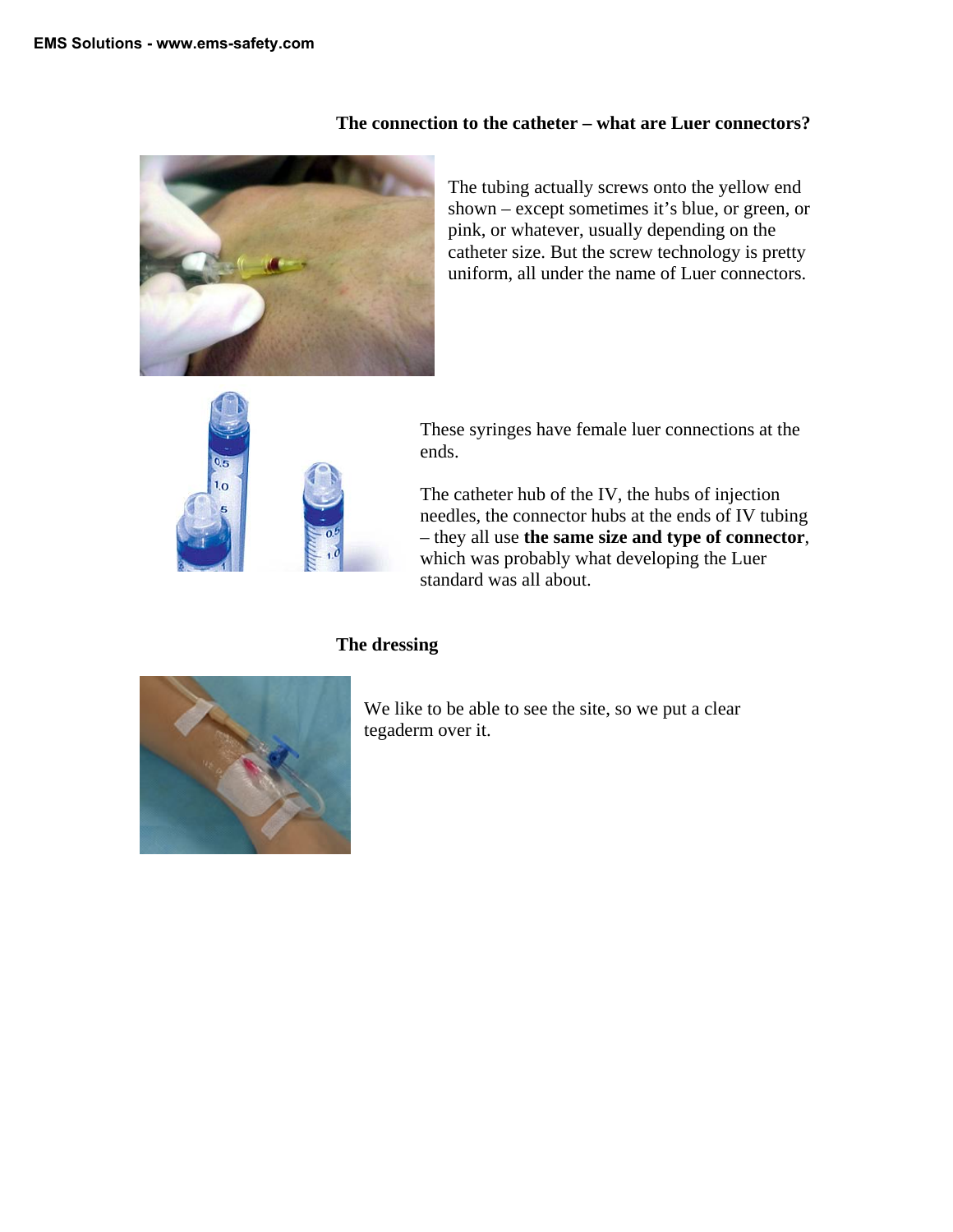# **Intravenous Access**

Intravenous lines are initiated for a variety of reasons:

- acutely expand intravascular volume
- to correct an underlying imbalance in fluids or electrolytes
- to compensate for an ongoing problem that is affecting either fluid or electrolytes
- administer medications

Two solutions are used for acute volume expansion (isotonic): Normal Saline (0.9%) and Lactated Ringer's Solution. Normal Saline is salt water at a concentration that is isotonic with the blood. Ringer's Lactate is similar, but has small amounts of potassium. In addition, it provides lactate which is metabolized by the liver to bicarbonate and helps buffer the blood if acidosis is present. Note that these two solutions do not contain any glucose. This is because bolus infusion of these solutions would drive blood glucose (and plasma osmolarity) up too quickly.

#### **Starting An Intravenous Line**

Before starting the IV, accumulate all necessary supplies:

- Alcohol wipes
- Tourniquet
- Angio catheter
- IV tubing (filled with normal saline, making sure there are no large air bubbles)
- Tape
- Gauze
- Gloves

#### **Preparing the arm**

Apply a tourniquet high on the upper arm. Now start the search for suitable distended subcutaneous veins. Often the antecubital fossa is chosen because there is a large antecubital vein easily accessible there. Have the patient squeeze their hand to make a fist several times in order to maximize venous engorgement. If you cannot see any veins popping up from the distention caused by the tourniquet, you can sometimes feel them by palpating the arm. If after a meticulous search no veins are found then release the tourniquet from above the elbow and place it around the forearm and search in the distal forearm, wrist and hand. If still no suitable veins are found, then you will have to move to the other arm. Be careful to stay away from arteries which are pulsatile.

Once a suitable vein is found, it is necessary to clean and disinfect this area with alcohol.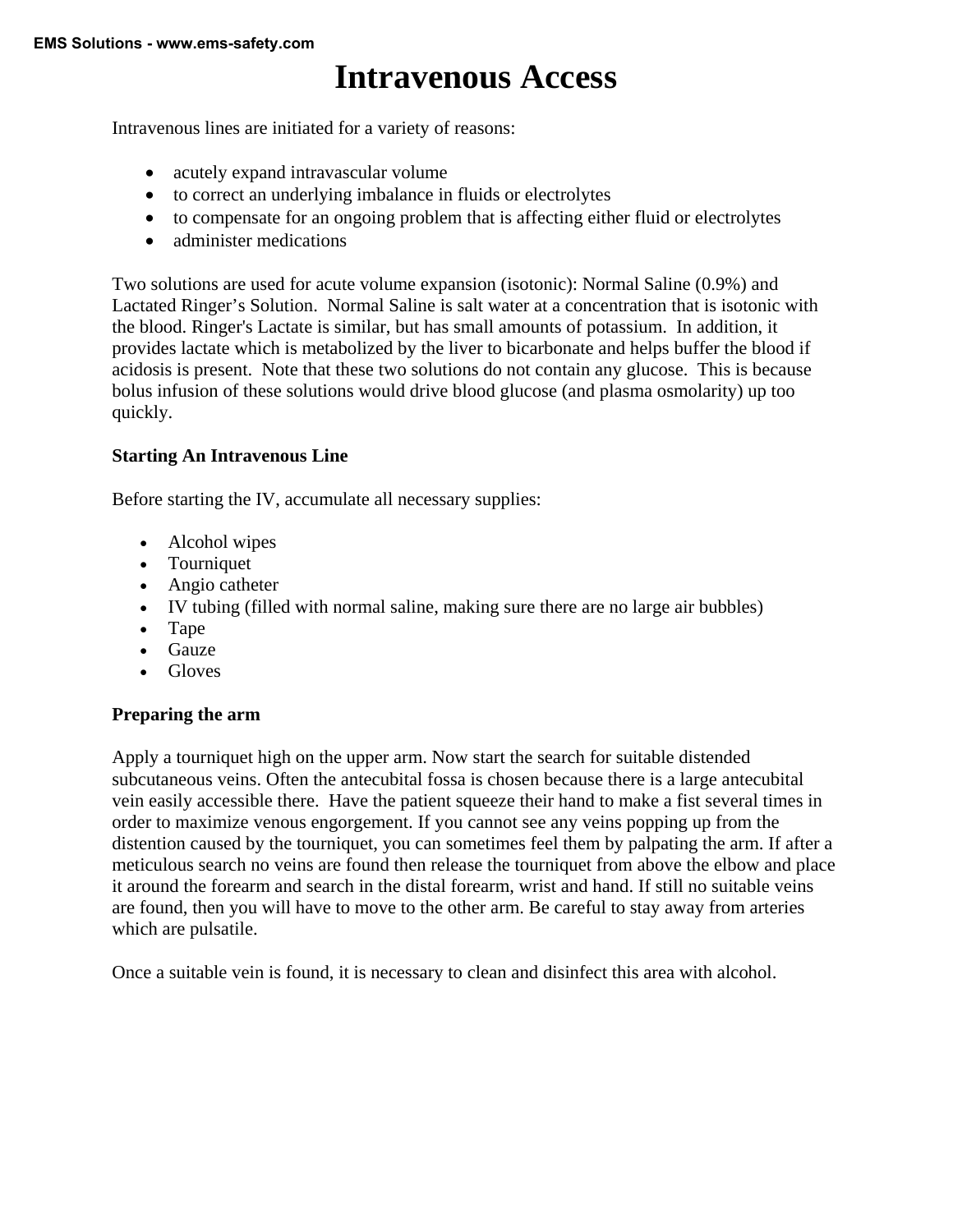## **EMS Solutions - www.ems-safety.com**

#### **Puncture Vein**

Use one hand to apply counter tension against the skin, while inserting the needle. As the angio catheter enters the vein look for the dark red flashback of blood at the angio catheter hub indicating that the angio catheter is in the vein.



If this first pass is unsuccessful in entering the vein and there is no flashback then slowly



withdraw the angio catheter, without pulling all the way out, and carefully watch for the flashback to occur. If you are still not within the vein, then advance it again in a  $2<sup>nd</sup>$  attempt to enter the vein while withdrawing a lways stop before pulling all the way out to avoid repeating the painful initial skin puncture.

## **Release Tourniquet**

Once the angio catheter is advanced in the vein up to the hub, release the tourniquet, apply gentle pressure over the vein to collapse it, so that blood will not pour out of the angio catheter when the stylet (needle) is removed. Once you remove the stylet (needle) place it in a sharps container.

**Attachment and Locking of Tubing** Attach the male end of the tubing to the female hub of the angio catheter. Lock the IV tubing to the angio catheter by advancing and rotating it. Quickly test the IV with a small injection of saline to make sure it is working properly. The saline should flush easily. Tape the IV in place.



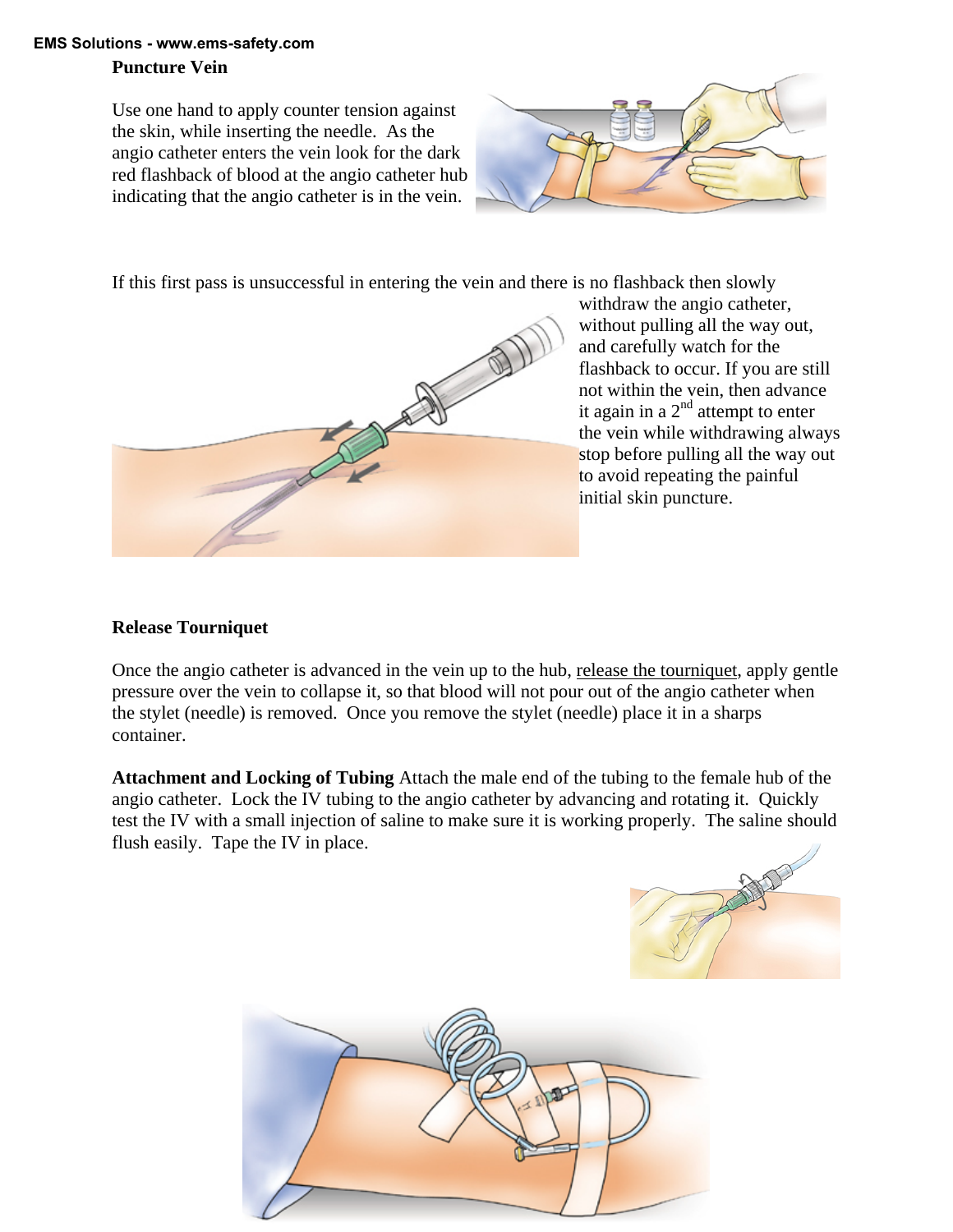# **Intravenous Access Tips**

**INSERTION SITE:** Choosing an appropriate access site is an important consideration. The ideal vein to access should be situated on the distal part of the arm, but proximal to previous attempt. Avoid sites near joints, veins that are inflamed and, in adults, veins of the feet.

**SIZE OF CATHETER:** Choosing the correct size of catheter to be inserted will vary depending upon the patient and their requirements (both actual and potential future needs). The smallest catheter suitable for the patients need should be inserted. As a general rule large gauge catheters (16-14g) should be used for rapid tranfusion/infusion. Smaller cathetere (22-20g) can be used for situations requiring slower drug/solution delivery.

**HEMATOMA PREVENTION**: As a result of repeated venipuncture, hematoma's often contribute to the reduced choice of suitable veins to access. Upon removal of a catheter, hematoma prevention is encouraged by the application of digital pressure to the puncture site for at least three minutes.

**VEIN ROLL**- Superficial veins may roll therefore it is important to maintain skin tension throughout the insertion procedure.

**LYMPHOEDEMA** – Some patients for example who have undergone mastectomy, axillary dissection and radiotherapy (to the lymphnode areas) may be at risk of developing lymphoedema following any form of venous access on the affected site. At risk patients should have their unaffected arm utilized for venous access i.e. mastectomy patients.

How do I know if my patient's IV is working properly?

Well... there are certain basics: for one, the catheter is supposed to be in the vein. How can you tell if the catheter is in the vein?

Couple of tricks:

if you're running the patient's IV fluids through a gravity line, open the roller clamp, unhook the bag from the hook, or the pole, or whatever else it's hanging from, and lower it down below the level of the bed. What should you see backing up in the line?

Another way to do the same thing without unhooking things: crimp the IV tubing with your fingers. Now with the other hand, squeeze the tubing below the crimp, and release. Get a blood return?

Third trick – sometimes you just can't get a blood return. This doesn't mean the IV's no good, but it can be hard to tell. Try this: hang your gravity bag up so you can see the drops falling in the drip chamber. Now compress that patient's arm a couple of inches up above where the IV catheter should end. Did the dripping stop? What does that mean? What if it didn't?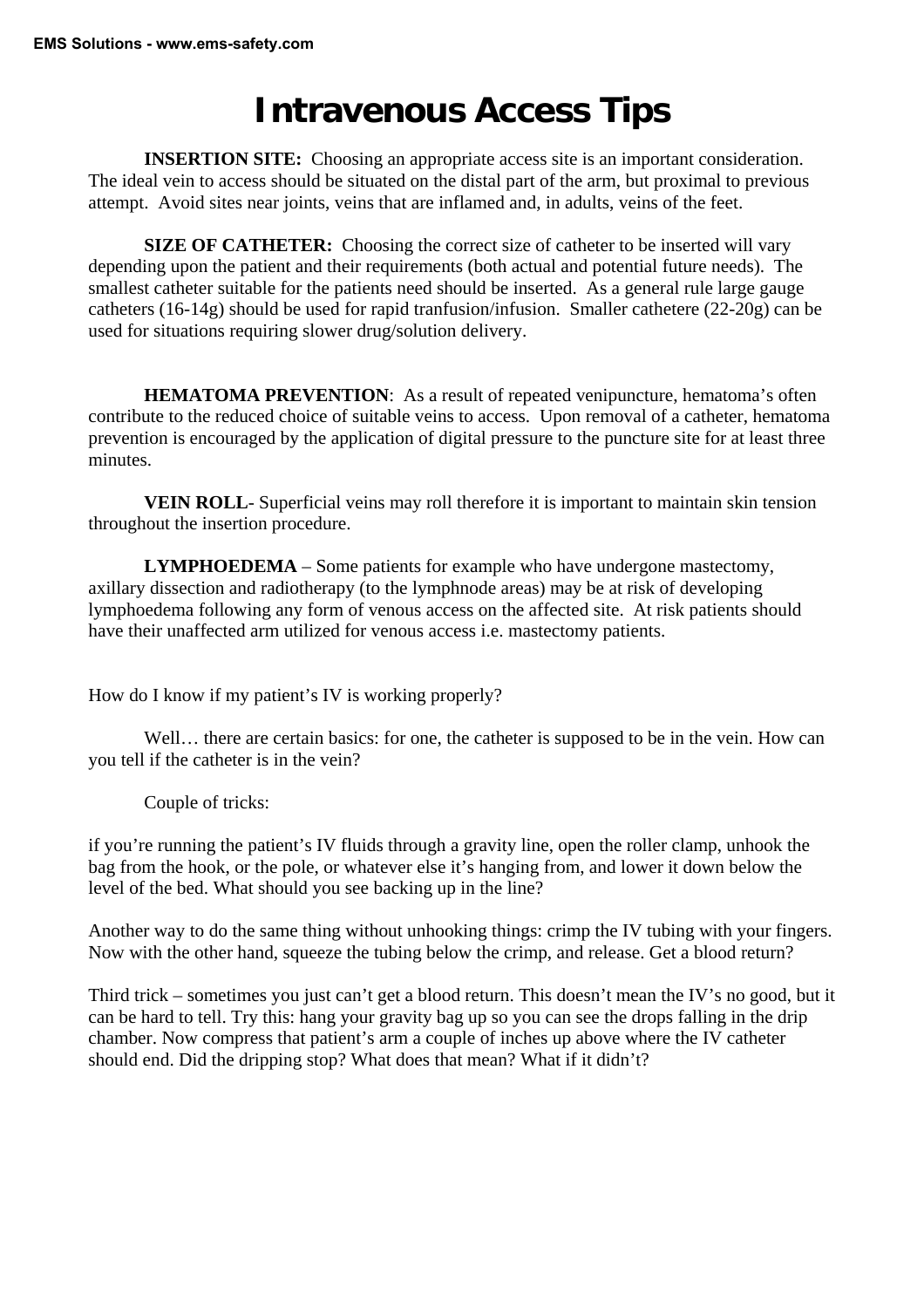#### **Problems**

What does "infiltration" mean?

Sometimes the tip of the catheter pokes its way out of the vein into the surrounding tissue, and what's going through the catheter goes into the tissue spaces instead of the vein where it was supposed to be. If the fluid is something isotonic, like normal saline or D5W, then this is usually not a big deal, and once you recognize the problem and stop the infusion, the fluid is rapidly absorbed by the tissues and the swelling goes away.

# **KNOW YOUR ANATOMY FOR EASY VEIN LOCATION**

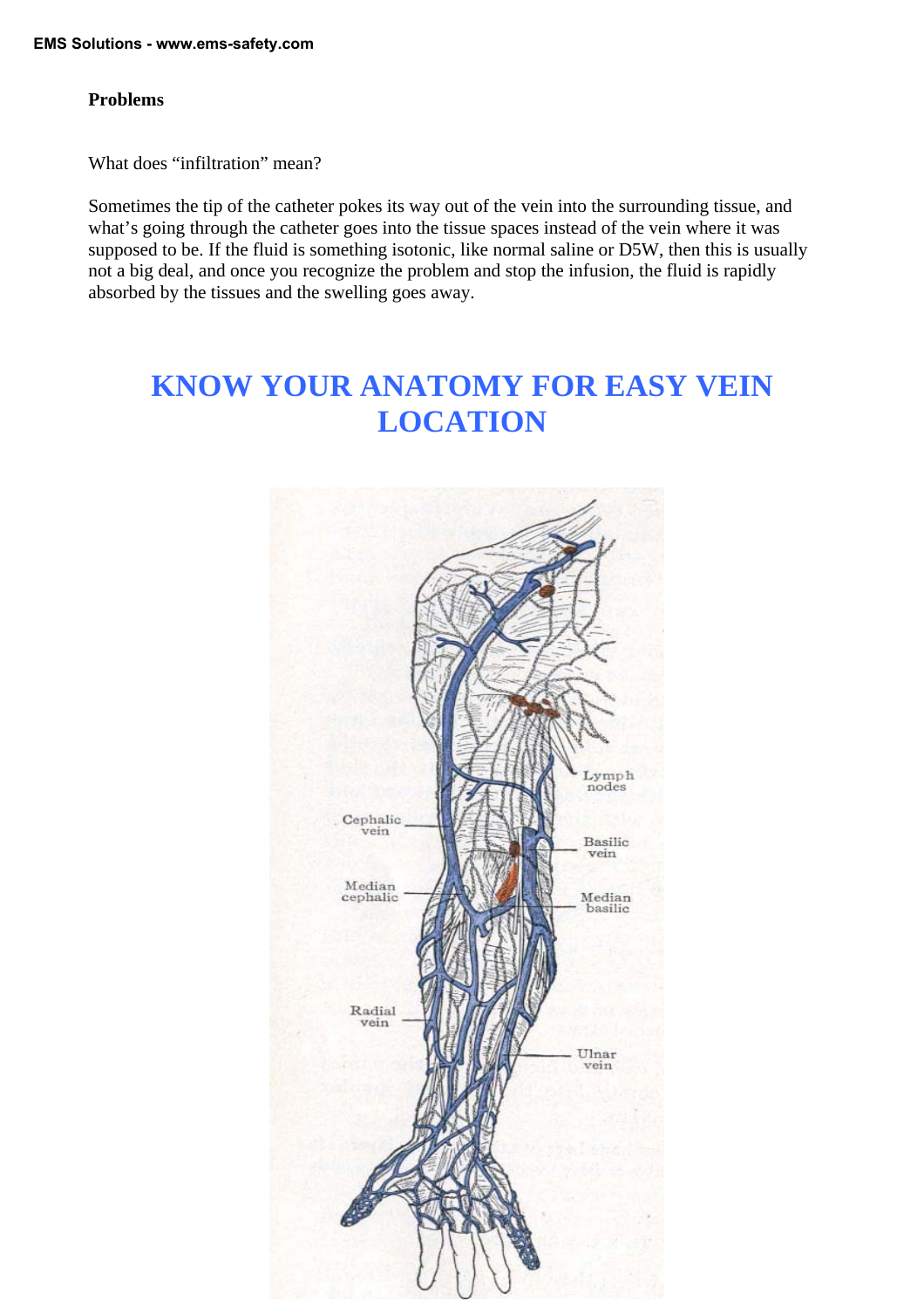# **Tips From The Street**

We would like to thank each of the contributors for their tips on IV access.

The following are tips from http://enw.org/IVStarts.htm

Can't see a vein?: Trust your fingers even more than your eyes when trying to find a suitable vein.

What is this I feel?: A tendon may seem like the vein for which you are hoping, but palpating it through a range of motion may prove that it is not.

 "Hardened" Veins?: If the vessel is hard, or scarred, try for another. Occasionally, one can, however, get through a scar to a usable portion of vein. There is a risk of fraying or kinking the cannula, however.

Difficult Advance?: Mild obstructions, tortuosity of the vessel, vessel fragility, and frictional resistance can often be overcome by "twirling" the catheter hub, imparting a rotatory motion, as it is advanced to help glide over some points of hang-up. This will require a free and gentle hand or a trusted assistant. Some "safety" cannulae with sheathing devices are more awkward with which to do this than older styles.

Moving With the Moving Target: When dealing with limb motion, or motion from the mobile environment (ambulance, air or watercraft, etc.), lock the arm in extension and block flexion at the elbow. It may be necessary to tuck the distal part of the limb under one's own humerus or axilla to control motion. Maintain braced contact positions of one's hands on the patient's limbs, be aware of and "get in the rhythm of the motion" of the vehicle or patient, and perform venipuncture.

Gravity & Position: Hang the patient's arm down as low as possible, to employ gravity to assist in the venous filling. Raise the gurney sufficiently high that you can work in good light without hurting your back. If the intended site is distal, kneel or seat yourself so that you can work closely and steadily. For lower-extremity IV's, one may need to dangle the limb over the side of the bed to encourage dependent filling of vessels. If the patient is hypovolemic or in shock, one may need to tilt the bed head-down in Trendelenburg's Position to permit access, or to fill neck-veins for access and minimize air embolism. If the patient is on the floor or the bed cannot be tilted, or the need is extreme, a helper may raise and hold the patient's legs as high as possible to achieve the same effect.

#### **Mike Welsh NREMT-P**

 If the veins roll, pull the skin taunt on either side of the vein instead of distal to the iv insertion site. This holds the vein still and the skin taunt to ease iv insertion.

If I have a hard time finding veins, or am not sure which way the vein runs, I will either look away from the patient or close my eyes and palpate the area. This allows me to concentrate on feeling for the vein instead of looking for the vein.

I will also periodically start an iv with my non-dominant hand. This way if I am in a position where I can't get my dominant hand in position to start the IV, I am comfortable using my non-dominant hand.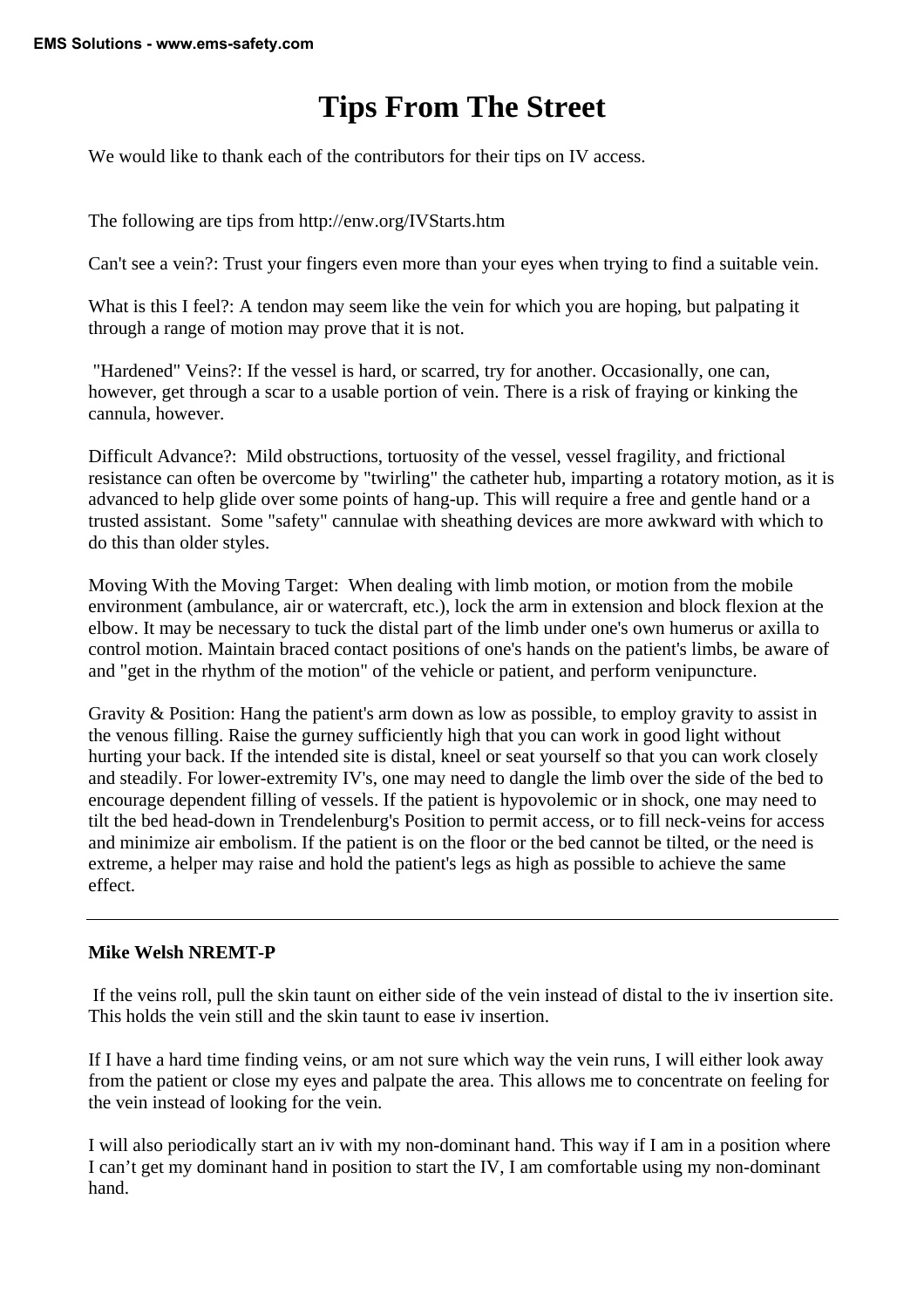I think in my first ten attempts during hospital clinicals I hit one! They even sent me home on one shift because they wouldn't let me try any more.

I asked for help, begged for criticism. But the feeling seemed to be "you can either do it or you can't."

The only advice I got really was, "Quite being so timid, just stick it!" But I couldn't see how being more 'brute force' and less precise was going to resolve my problems. (It turned out I was mistaken)

On my first shift on the ambulance I was nervous as a one legged man in an ass kicking contest. The whole time my preceptor was yelling at me, and I couldn't hit anything! Finally I just got fed up, she was telling me what an idiot I was for taking so long (in different words, but that's an accurate paraphrase) so I just got a general feel for the vein and rammed the cath. And got flash! Taped it down and was good to go.

I thanked the God of fools and small children for a miracle, yet tried the same approach on my next IV. Get a general feel for the vein, and go for it without thinking very much, flash! I think in my next forty IVs I missed one and had to re-stick two or three. And several of the successes were on very heavy people where the anatomy was deep and the very mobile (to say the least).

Anyway, my point is that for some reason I seemed to just keep getting in my own way. Some part of my little pea brain seems to know how to do this if I just don't over think it. I'm now confident with every start. Maybe this will work for you, maybe not...I just thought I'd throw it out there.

Also, I spent a shift in endoscopy. My pharmacology instructor suggested it as the patients all do a cleansing the night before so tend to be a bit dehydrated. The theory being they are a little harder to stick, but you're surrounded by nurses that successfully stick them day in and day out. It was a great experience and very helpful.

I'll bet you'll find it will "just come together" all of a sudden. That seems to be a common thread to the 'learning' stories.

I've found that it's easier for me to press a little harder, feel for the "divot" (A little concave, that I believe is the bottom of the vein instead of the top), and then back the pressure of to get a feel for the 'quality' of the vein.

It doesn't seem to require such a gentle touch at first, as when pressing harder you can feel yourself 'stumble' across the veins, and then back the pressure off to decide if it has the qualities you like before committing to it.

Again, I must state that this makes my technique sound much more elegant than it really is. I get a general idea of location, and then go for it. Normally the above steps are applied with heavier patients, or sticks that I have a low level of confidence for success.

From the start I made the whole process much more difficult that it needed to be.. **Dwayne Womack**

IVs can be really tough when you are first starting. Don't sweat it if you are missing a bunch, because we all do when we are new to the procedure.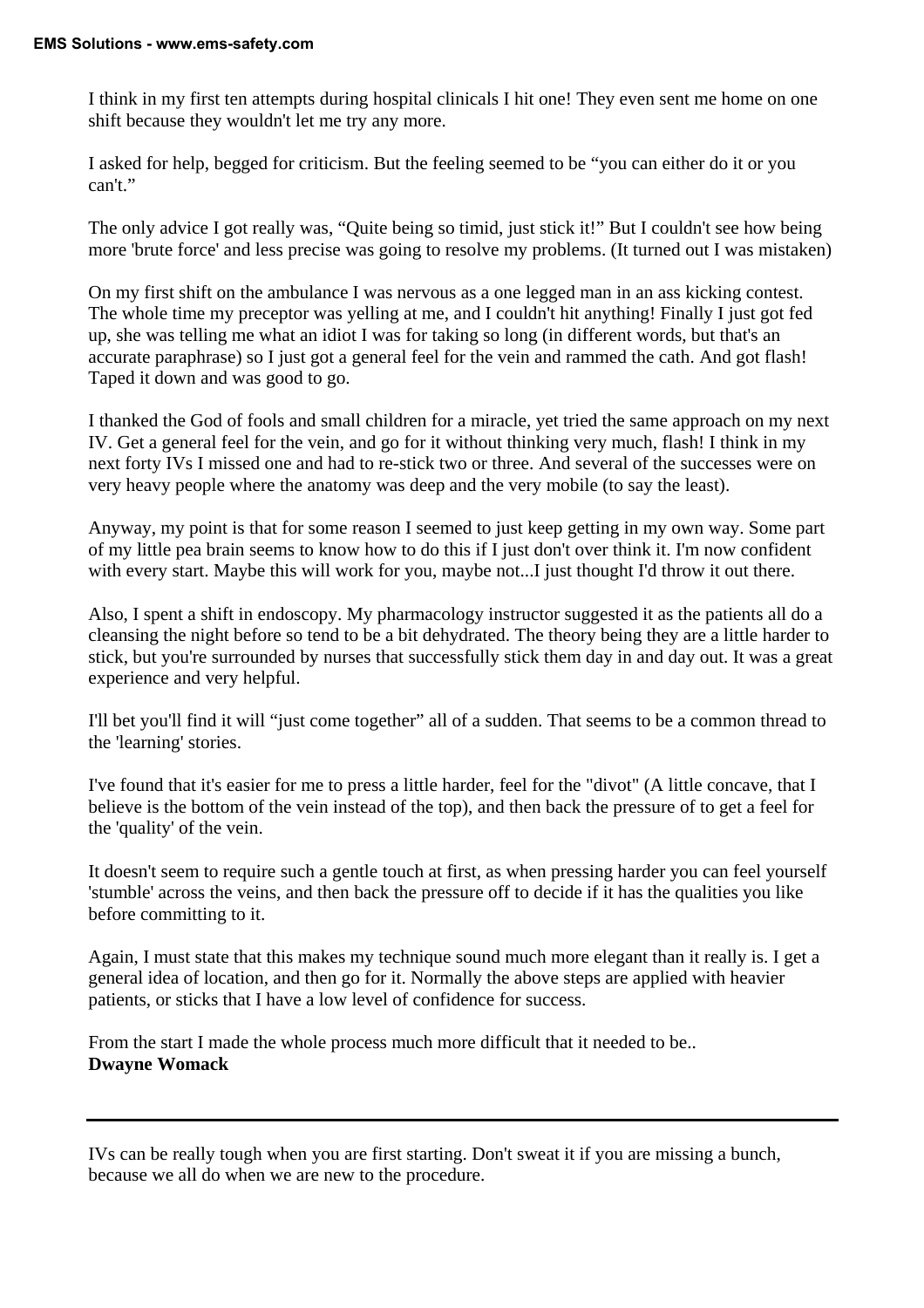It may sound silly, but I honestly feel like self confidence is one of the most important components of getting an IV. Personally, when I don't think I am going to get a line- I often don't, regardless of anatomy. When I feel good about my IV sticks, when I know I'm going to get this line - surprise surprise - I do. Try to keep your head up. Be positive. Don't get upset if you miss a line, because we all do.

As far as practical advice, try a few different techniques on your next few sticks:

1) Try not going for the vein right away as you stick. Get your catheter under the skin first, and then go at the vein from the side. This helps with those "rolling" veins quite a bit, and to be honest I use this technique in the ambulance a lot because the needle is easier to control once it is under the skin. Start your stick a half inch or so distal to where you see the vein, then go right up towards it.

2) Try the other way: "stabbing the vein" directly with the needle as you enter the skin. This works especially well for deeper veins where you can't feel too well but can see the color of it. Try to be as exact as you can, and move slowly, because these deeper veins are harder to judge as far as depth, so your "X axis," as I like to put it, needs to be dead on.

3) Remember to keep moving the needle forward a little bit even after you see the flash. Keep in mind that the needle tip is longer than the end of the catheter, and you get flash before the catheter is actually in the vein. If you try to advance at this point, it will feel like you've hit a valve even though you haven't. Don't be afraid to keep going with the needle within the vein until you are able to feed the catheter to the hub.

4) If you need to use a tiny needle - #22 or #24 - remember to move really slowly. The bore of the needle at this size is really really tiny, and it will take longer than normal for flash to show up in the chamber once you have entered the vein. Make very small motions and have patience.

5) Don't worry too much about the patient's pain. I know this sounds like bad "patient-care" advice, but it is better that you just get the line (even after fishing a little) than have to stick them again. Apologize to your patients and thank them for being patient, but don't let your worry about their pain hinder your ability to get the line. Just get it.

Anyways, hope that helps. The key to all of this really is just to practice practice practice. I don't think I was really proficient at IVs until after my first 100 or 150 sticks. I know that is a lot, but it really did take that long before I felt confident about getting the line on just about every patient. ..And these days, when I do miss, it doesn't bother me that much because I know that the patient was a tough stick. No big deal.

**Fiznat – emtcity.com** 

If you get into the situation where you know its gonna blow (especially elderly and diabetics) skip the tourn---That is something I have known for almost 20 years and it hasn't failed yet-- **tinman694** 

While you're performing the sticks feel for the "pop" once you enter the vein. I found that when I was first starting with IV's, that I would actually feel the "pop" of the needle entering the vein. I find myself now not focusing on the flash chamber at all until I feel that flash. Just like you've been told on here, just find your vein and perform the stick, the more you do it the more you'll get the feel for the little things you may not notice right away.

**Eddie Parnell - Paramedic Field Training Officer Florence County EMS, Florence SC**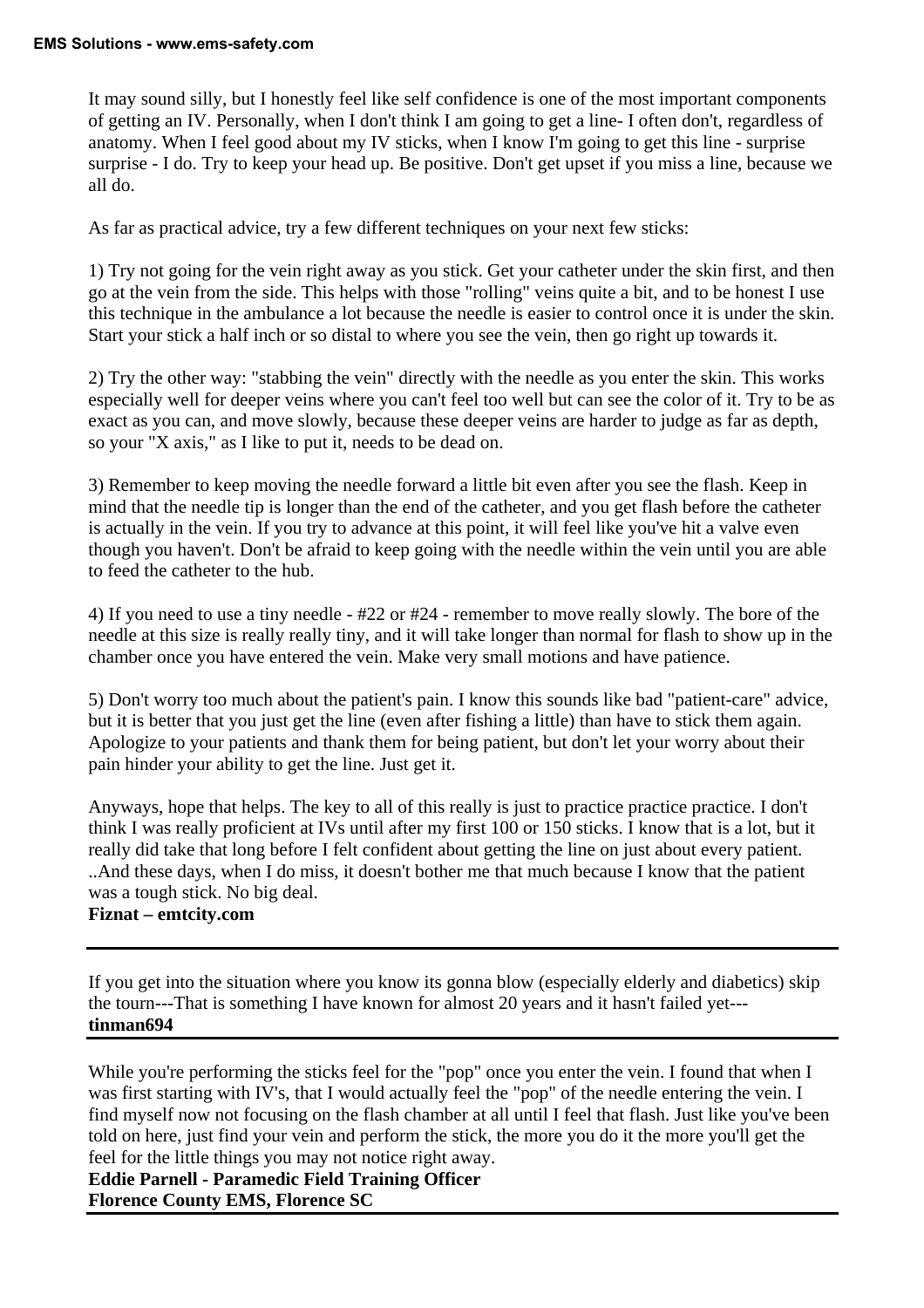I precept student and new medics all the time. IV's are a skill that everyone is very timid with in the beginning. Why? Glad you asked. Patients are normally awake and can feel the stick. We're aggressive w/ intubations because the patient is gorked and don't realize what we're doing. Every patient is different with regards to IV's. What I've seen a lot of people do is "go by the book". IIRC, it says to start at a 45 degree angle. That works great of IV dummy arms. Hit the hole the other guy left you and you're in and the "vein" is always the same depth. Attempt the IV at a shallower angle. Say 15-20 degrees. That will help to eliminate going the through the back of the vein. You have to be more aggressive with the 35 year old chain-smoking truck driver because his skin will be thicker and tougher than the 85 year old grandma. Everyone has their "trick" for hitting IV's. Find yours. It's as simple as that.

#### **Buckeye Doc**

One of the most common problems and solutions that I see is that a lot of people are never taught to correctly use their sense of touch. The basic training in IV technique seems to usually focus on visualising your vein, then going for it, without first using your fingers to get the lay of the land. Developing your ability to use your tactile senses to evaluate your stick sites is probably the most positive thing one can do to improve his skills. Veins that look good don't always feel good, and vice versa. Don't let visualisation give you a false sense of confidence, because it frequently will. Always make palpation your primary decision maker.

Of course, like anything, that takes a lot of practice to make it come together for you. You're going to have to take some risks at a time when you are looking for a sure thing. It's a tough thing to make yourself do. But for the next while, ignore your first instinct. Feel around for veins that are not so obvious, but have good size, and a nice, spongy firmness. Sometimes you may not actually see them at all, but don't worry about it. Locate them. Visualise their path, then go for it. I think you will see your success rate rise, because those veins are generally more stable (less roll) and less delicate than their superficial counterparts.

As for the "pop", I never really thought about the frequency with which it occurs. I'd venture a rough, non-scientific guess at me sensing a distinct "pop" much less than half of the time. I'm betting it is much more common with the larger gauge catheters than those 18 gauge and smaller. Regardless, I don't see a lot of value in the sign. If you are in when you feel the pop, you're going to get a flash at the same time anyhow. If you are not in, then you aren't. And, of course, there are plenty of other things that you can hit to cause a pop, so it would be unwise to quit digging just because you thought you felt a pop.

I think the two biggest tips I am known for are to learn to go by feel, and not sight, and to not psych yourself out. The headwork is ninety-percent of success. A few other tips:

1. If you are just learning, avoid taking the easy shots. Once you find a vein, forget about it and go find another, less obvious one. If you always take the easy shots, the hard shots stay hard. Get used to them.

2. Check your tourniquet. Keep it only 4-6 inches proximal to your site. Don't put it up on the bicep if you are shooting for forearm or hand veins. Not too loose, and if you're using a BP cuff, not too tight.

3. Don't get too aggressive while trying to raise the vein. Slapping it too hard will cause vasoconstriction. Just tap it lightly.

4. If you have hot packs, they do work wonders to raise a vein.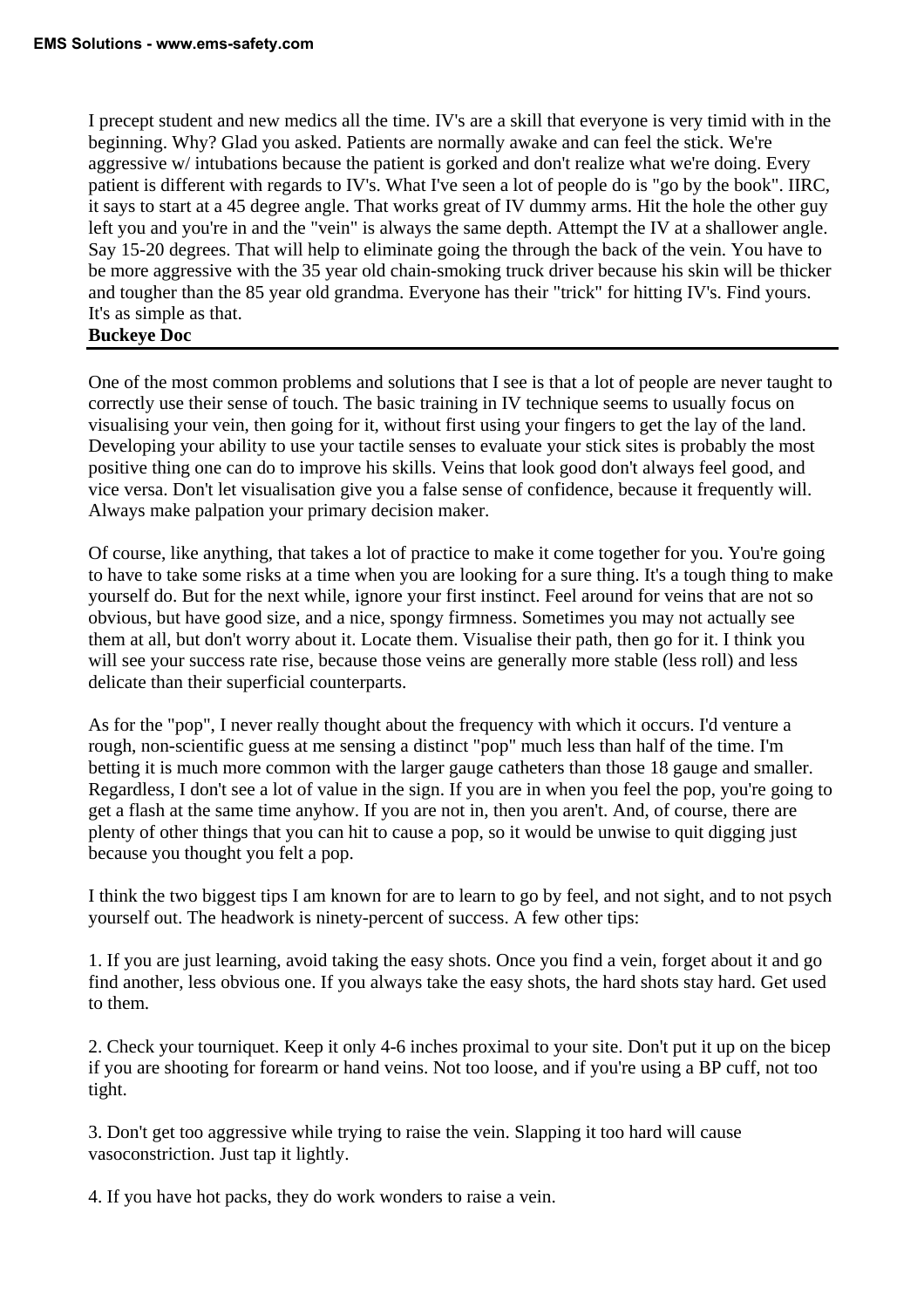5. Choosing your vein by feel instead of sight allows you to better judge its depth and thickness, so you know when to expect a flash, and how deep to go.

6. If you can feel a vein, but not see it at all, you have to develop your ability to visualise the path of the vein without actually seeing it. Palpate the vein for a distance of a couple of inches so you can visualise that path, because remember, once you clean it off, you can't go palpating again (unless you have a fresh sterile glove on). If you have povidone-iodine solution available, you can use it to paint the vein path while swabbing the site. That will give you a target to shoot for.

7. To prevent rolling, stabilise the vein with skin traction distal to the site.

8. Don't be tentative in your venipuncture. Once you start inserting the needle, go straight on through to where the vein is. Don't slowly advance, waiting for a pop, stop, then start slowly advancing again, on and off. Go for it! Veins are smart. If you give them too much warning that you are coming, they will run!

9. Don't stop advancing the needle when you see the flash. Keep going just a hair to assure that the catheter tip is well inside the vein. If you start threading the catheter too soon, you'll probably blow the vein.

10. If you get a flash, advance, and then lose the flash, you may have gone through the back of the vein. But many times, you can still salvage it by simply backing up a little until the bevel is back in the vein, and the flash returns. Then you can thread as normal and start the IV. You'll still want to maintain some pressure at the puncture site for a few minutes to make sure the posterior puncture clots off okay.

11. Even though they tell you to start at the hand and work your way up, keep in mind the purpose of your IV. If the purpose is for volume replacement, you need to start with something bigger than the dorsal veins of the hands. They're too small and too fragile. Same goes for thick, caustic solutions like D50 or promethazine. NEVER give D50 in a hand vein. Your patient will hate you for it.

12. The cephalic vein bifurcates on the lateral wrist, just superior to the thumb. Whether you can see it or not, it is ALWAYS there. Stop and look at it on yourself. Visualise and memorise the location of that bifurcation. When all else fails, and you have nothing to go on, and you MUST have an IV, shoot blindly for that "Y". So long as you have spent a lot of time looking for this on every patient you see, you will soon become very good at knowing where it is and, in a pinch, hitting it when no other veins exist.

**Rob Davis, RN, EMT-P, BSc** 

**The website below has pretest, flashcards and more to enhance your knowledge of IV therapy in pre hospital setting.** 

**[http://www.ivprehospital.com/](http://ivprehospital.com)**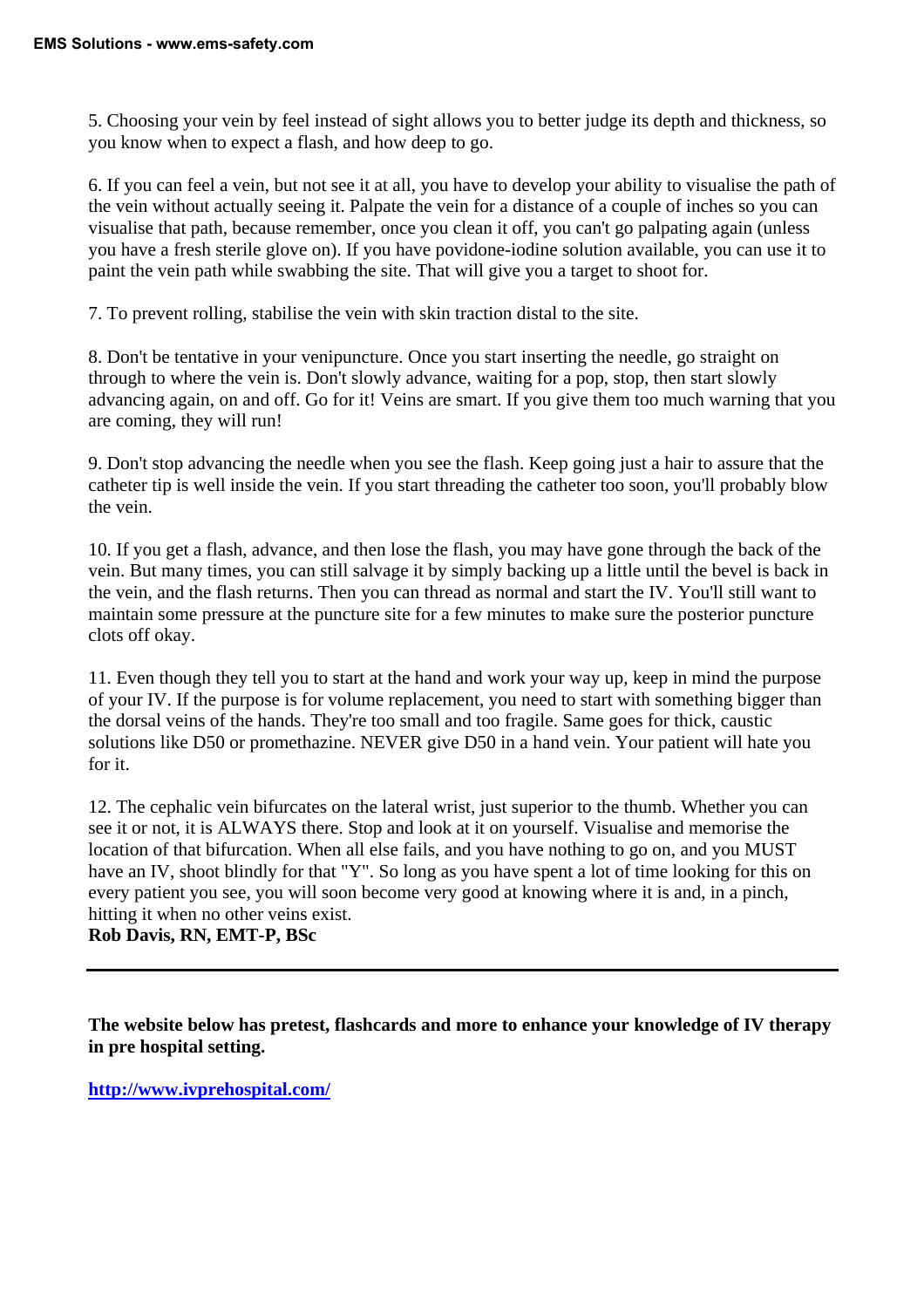**Just a few pictures of common IV supplies. Note the different catheter types. Be familiar with the ones your agency uses.** 



**Needleless spring loaded. By pressing the white button tab after advancing, the needle retracts into the plastic barrel.** 



**This needleless catheter will lock into the barrel once the catheter is advanced using the small ridge on top of the catheter.** 



**These are the older style catheters that will still have the needle exposed after advancing. Be careful and place in sharps container immediately.**